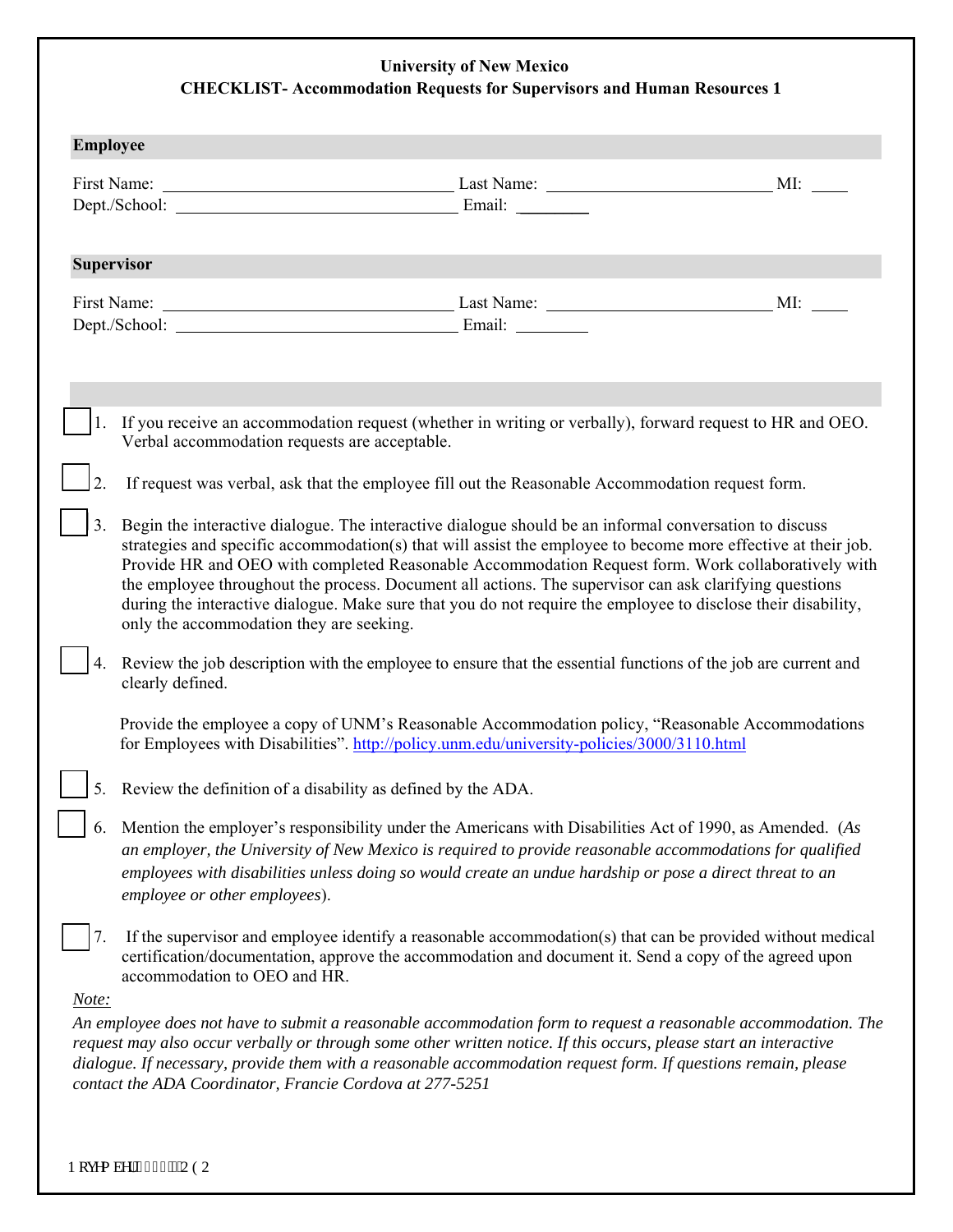## **University of New Mexico**

## **CHECKLIST- Accommodation Requests for Supervisors and Human Resources**

|                                                                | If an employee requests time off for a reason possibly related to a disability, the employer should determine the<br>employee's rights under all relevant statutes (FMLA, ADA, etc.). Thus, the employer should still initiate an interactive<br>dialogue with the employee to identify potentially effective accommodations In some cases, leave on short or long<br>term may be the only effective accommodation (e.g., need for time off to obtain medical treatment, recuperate from an<br>illness, etc.). |  |  |
|----------------------------------------------------------------|----------------------------------------------------------------------------------------------------------------------------------------------------------------------------------------------------------------------------------------------------------------------------------------------------------------------------------------------------------------------------------------------------------------------------------------------------------------------------------------------------------------|--|--|
|                                                                |                                                                                                                                                                                                                                                                                                                                                                                                                                                                                                                |  |  |
| 8.                                                             | If the supervisor and the employee are not able to identify an acceptable accommodation without medical<br>certification/information, the supervisor may request that the employee submit a medical certification to their<br>healthcare provider to provide further clarification of impairment/limitations/restrictions.                                                                                                                                                                                     |  |  |
| 9.                                                             | Provide the requested accommodation(s) if it does not cause an undue hardship. The supervisor and the<br>employee may discuss alternative accommodations. An undue hardship is defined an accommodation that<br>requires significant hardship or expense to the employer, and is considered based on UNM's resources as a<br>whole. Consider contacting OEO before you reject an accommodation as an undue hardship.                                                                                           |  |  |
|                                                                | 10. Document both the accommodation request and the reasonable accommodation provided. Forward the<br>documentation to HR and OEO. Note that all medical information provided in regard to a reasonable<br>accommodation must be kept in a confidential file separate from any employee or personnel file.                                                                                                                                                                                                     |  |  |
|                                                                | 11. Inform employee in writing of the approval. The approval letter must specify the accommodation and<br>duration of the accommodation. It must remind the employee to provide an updated Certification form from<br>the healthcare provider if necessary, at least two weeks prior to the expiration of the accommodation if the<br>accommodation includes an expiration date.                                                                                                                               |  |  |
|                                                                | 12. If the Supervisor intends to deny the accommodation due to hardship or if the Supervisor determines that the<br>condition does not qualify as a disability, consult with OEO before notifying the employee. OEO will help the<br>supervisor analyze the hardship entailed by granting the request. OEO will provide guidance and<br>recommendations in regard to the accommodation request.                                                                                                                |  |  |
|                                                                | 13. If the accommodation is ultimately denied, the employee should be notified of the denial in writing. The<br>employee will have ten business days to appeal the denial in writing to OEO.                                                                                                                                                                                                                                                                                                                   |  |  |
|                                                                | Note: If it is determined that the condition does not qualify as a disability, notify the employee in writing in<br>accordance with "Reasonable Accommodation for Employees with Disabilities." Call OEO before determining that a<br>condition does not qualify as a disability.                                                                                                                                                                                                                              |  |  |
| <b>Follow Up</b>                                               |                                                                                                                                                                                                                                                                                                                                                                                                                                                                                                                |  |  |
|                                                                | 14. If approved, implement accommodations. If denied, follow up with OEO regarding the denial.<br>15. Discuss effectiveness of accommodation with employee no later than one month after implementation.                                                                                                                                                                                                                                                                                                       |  |  |
| 16. Document all follow-up and forward the information to OEO. |                                                                                                                                                                                                                                                                                                                                                                                                                                                                                                                |  |  |
|                                                                |                                                                                                                                                                                                                                                                                                                                                                                                                                                                                                                |  |  |

November 2015 - OEO